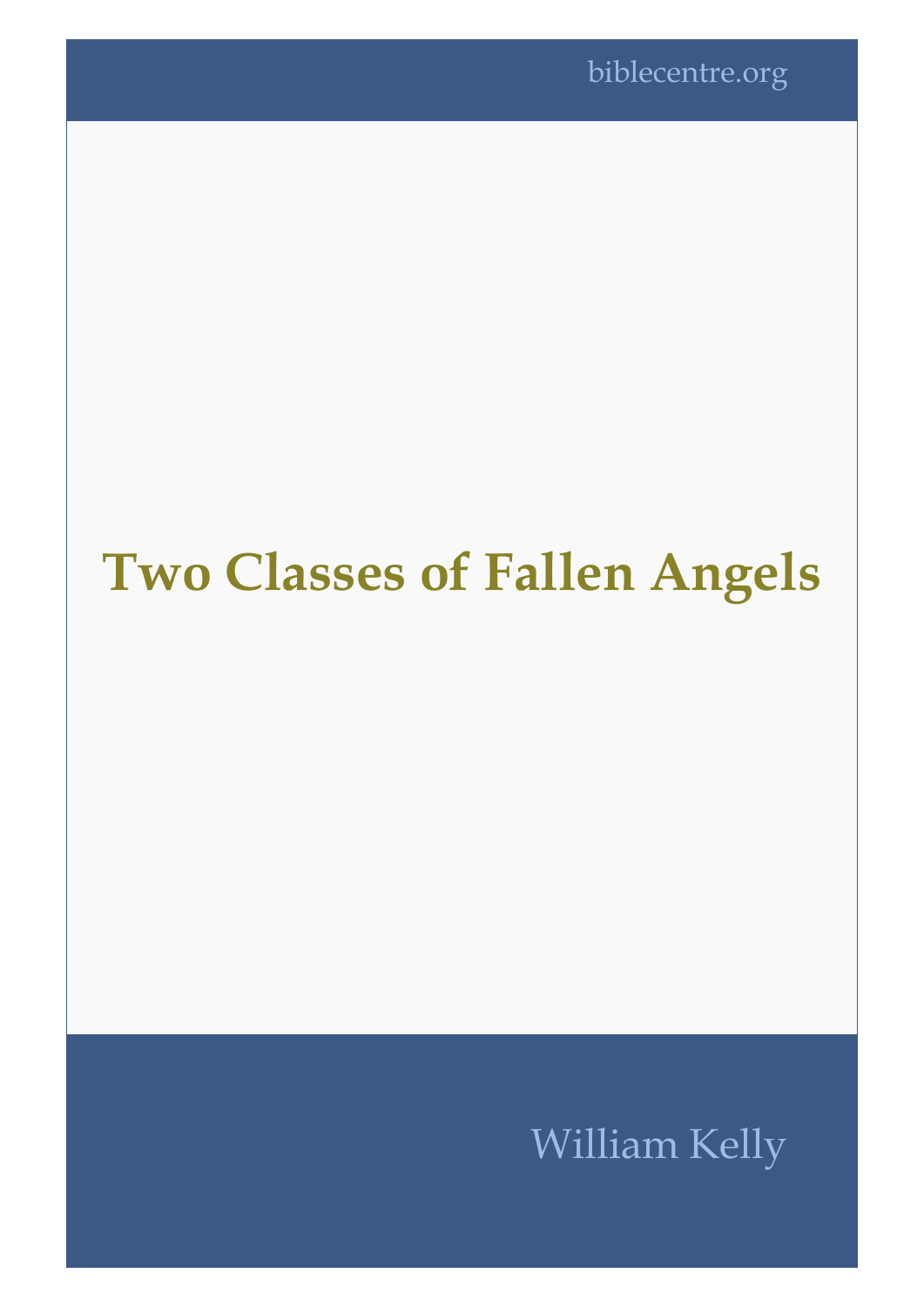## **Two Classes of Fallen Angels**

It appears there were at least two falls of angels; one was he whom we call  $Satan Satan -$  when man was made, Satan tempted man through Eve. Those ordinary [evil angels,](http://biblecentre.org/content.php?mode=8&cat=2#fallenangels/demons) of which we read in the Bible from Genesis down to Revelation, are not under everlasting chains at all. They are roving about the world continually, and so far from being in chains of darkness, in "tortures" as it is called here, they are allowed access to heaven.

You will see that in a very marvellous way in the history of Job. A great many believers do not believe in the [book of Job.](http://biblecentre.org/content.php?mode=3#job) You will see there "the sons of God" referred to. What is meant by "the sons of God" there? Why, the angels of God. The angels of God appeared before God. We learn from this that they have access, and include not only the good angels but also the Satanic angels.

Satan was a fallen angel, but still he was an angel, and when "the sons of God" came, Satan was there too. So that it is evident, from the Book of Revelation more particularly, that Satan will not lose that access to the presence of God until we are actually in heaven. It has not come to pass yet. People have an extraordinary idea in their heads that whatever access Satan had before that time, he lost it—either when our Lord was born, or when our Lord died—but there is nothing of this in the Epistle to the Ephesians, where, on the contrary, it is expressly stated that our wrestling is not against flesh and blood, but against wicked spirits in the heavenlies. We are not like the Israelites fighting against Canaanites. Our Canaanite is a spiritual enemy in heavenly places, that is, Satan and his host of demons or angels.

But, as we have seen, these are not at all the sins that are referred to here. There is a marked difference. There is a character of iniquity that these angels fell into on earth, and so a distinct difference in their doom. These angels fell into a very peculiar iniquity, which is in a general way spoken of in Peter, but in a special way in Jude. They were put under chains of darkness and not allowed to stir out of their prison. They are not the angels that tempt us now. They did their bad work just a little time before the flood. That fact gives the matter a very solemn character. If people want to know how it was done, that I do not know; but you are called upon to believe, just as much as I am. What Genesis 6 does say is that there were "sons of God" upon earth at that time who acted in a way contrary to everything in relation to God, and which was so offensive to Him that He would not allow the earth to go on any longer, and this is what brought on the flood. No doubt too there was also a general iniquity in mankind that brought the flood upon them. Man was very corrupt and man was vile, but besides that there was this awful violation of the marks that divide the creatures of God in some mysterious manner. Hence God completely destroyed the whole framework of creation, and put an end to them and their offspring, so that every one of them perished. That is what took place then. Of course, you will tell me that they could not perish absolutely. No, I admit that these angels could not perish any more than men such as you; but this is what God did with those angels that behaved in that tremendously wicked manner. They became prisoners, they were put under confinement, not like Satan and his host that tempt us to this day, but these particular angels were not allowed to tempt men any more. They had done too much, and God would not allow these things to go on any longer, therefore there was this mighty interference at the time of the flood, and not only the things that generally inflict men.

These are the words, "Angels that kept not their first estate." Their falling was a departure from their first estate. In this very case Satan had not done so, nor had the angels that fell with Satan. But it was quite another kind of iniquity that caused the flood. These angels left their own habitation and preferred to take their place among mankind to act as if they were men on earth, and accordingly, God has now